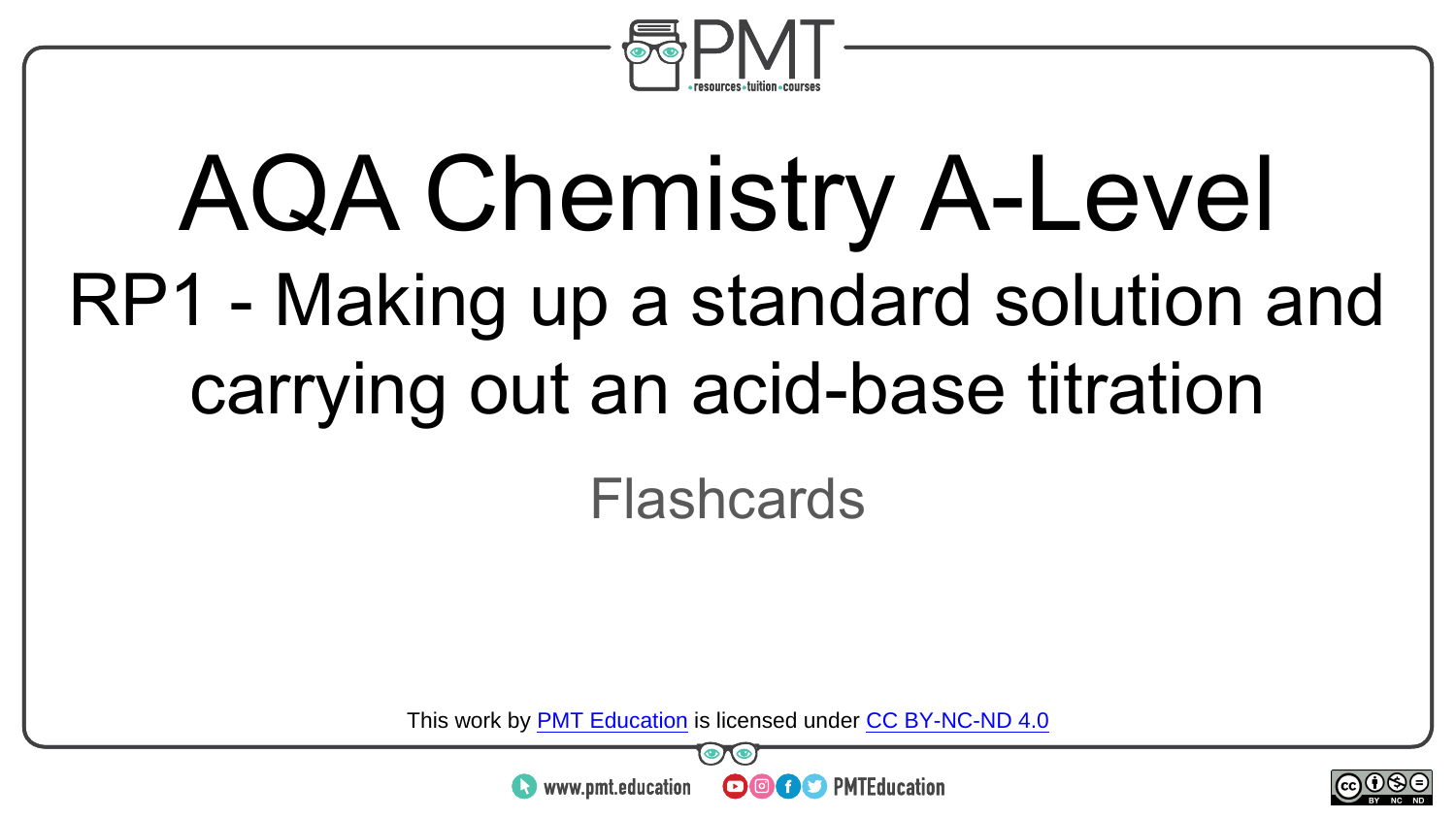

### What is a standard solution?



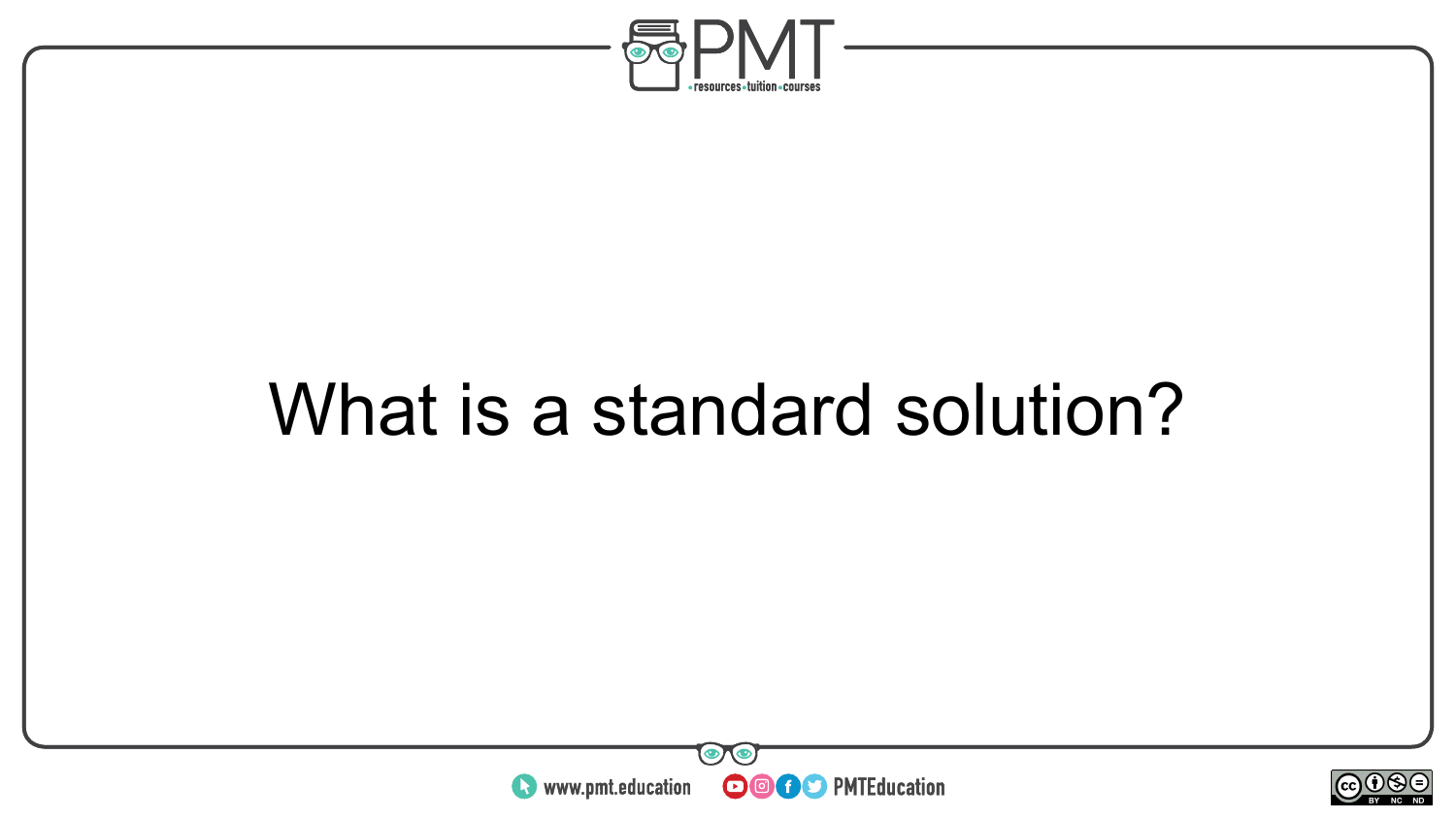

#### What is a standard solution?

# A standard solution is a solution of known concentration.



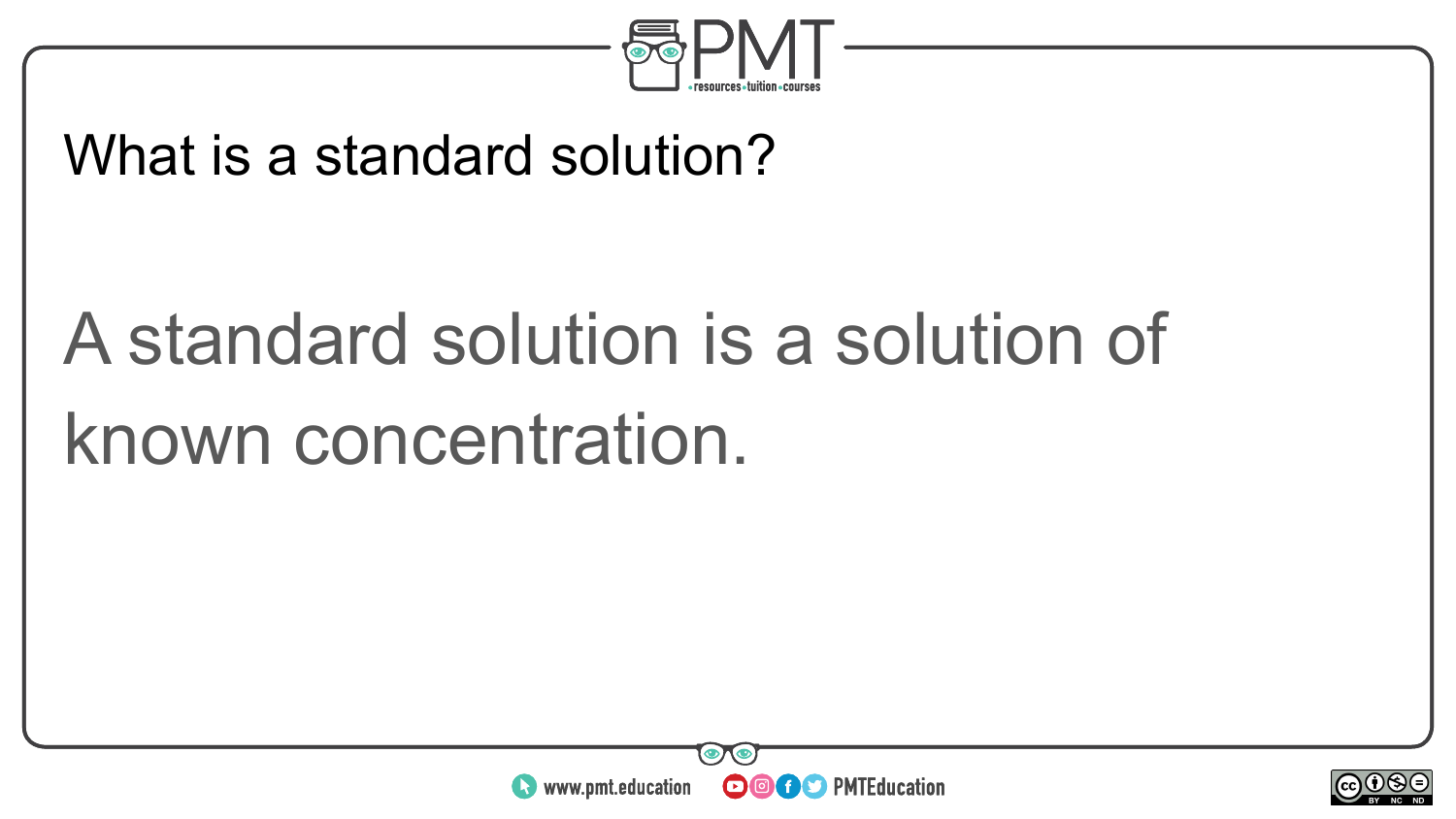

# How do you make a standard solution?



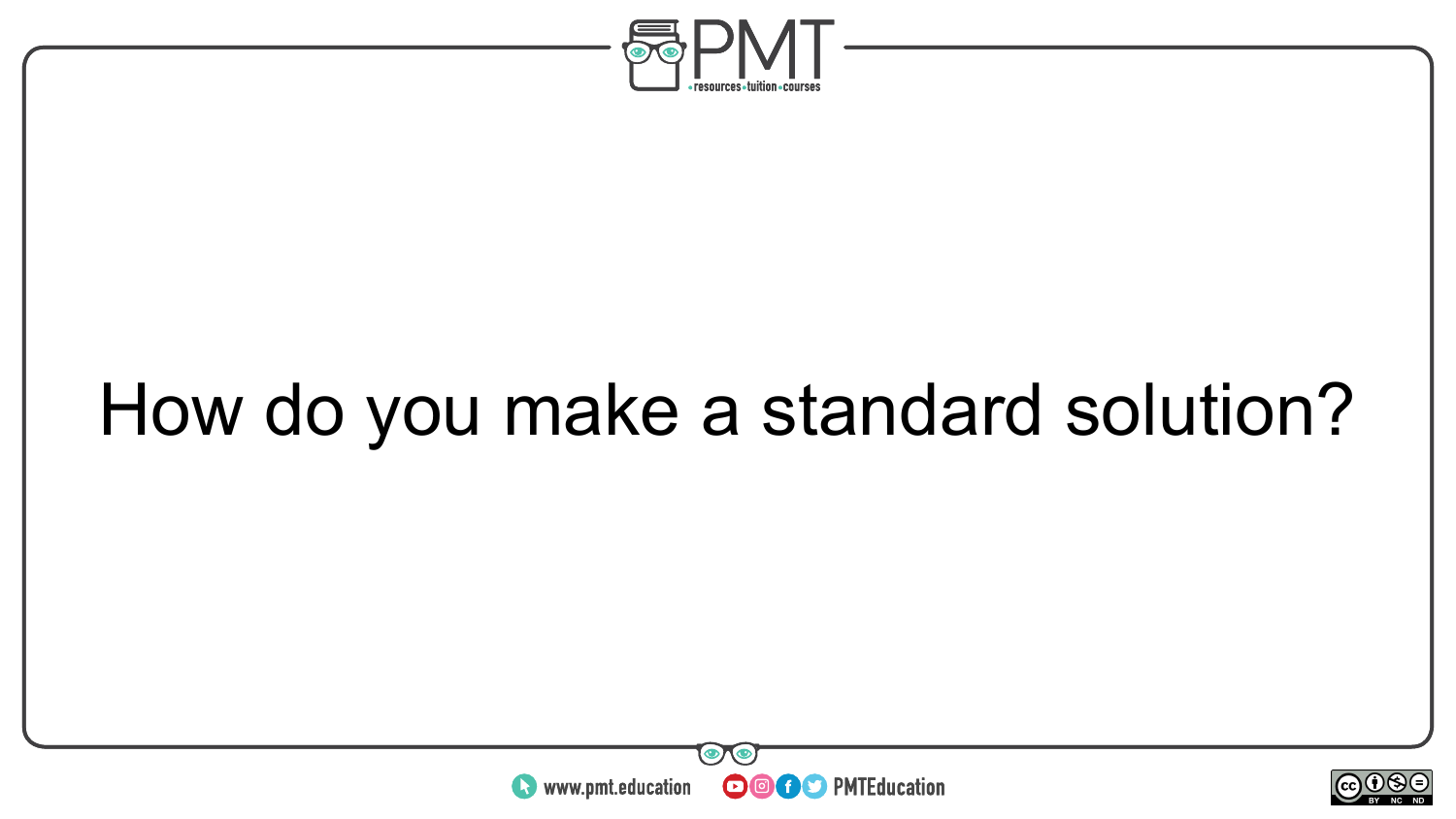

#### How do you make a standard solution?

- Measure, using a balance, the mass of solid required.
- Transfer this to a volumetric flask and rinse the remaining weighing bottle content (with distilled water) into the flask so no solid is lost.
- Add a volume of distilled water to dissolve the solid. Swirl to mix.
- Then add more distilled water up to the line on the volumetric flask. Invert multiple times to mix.

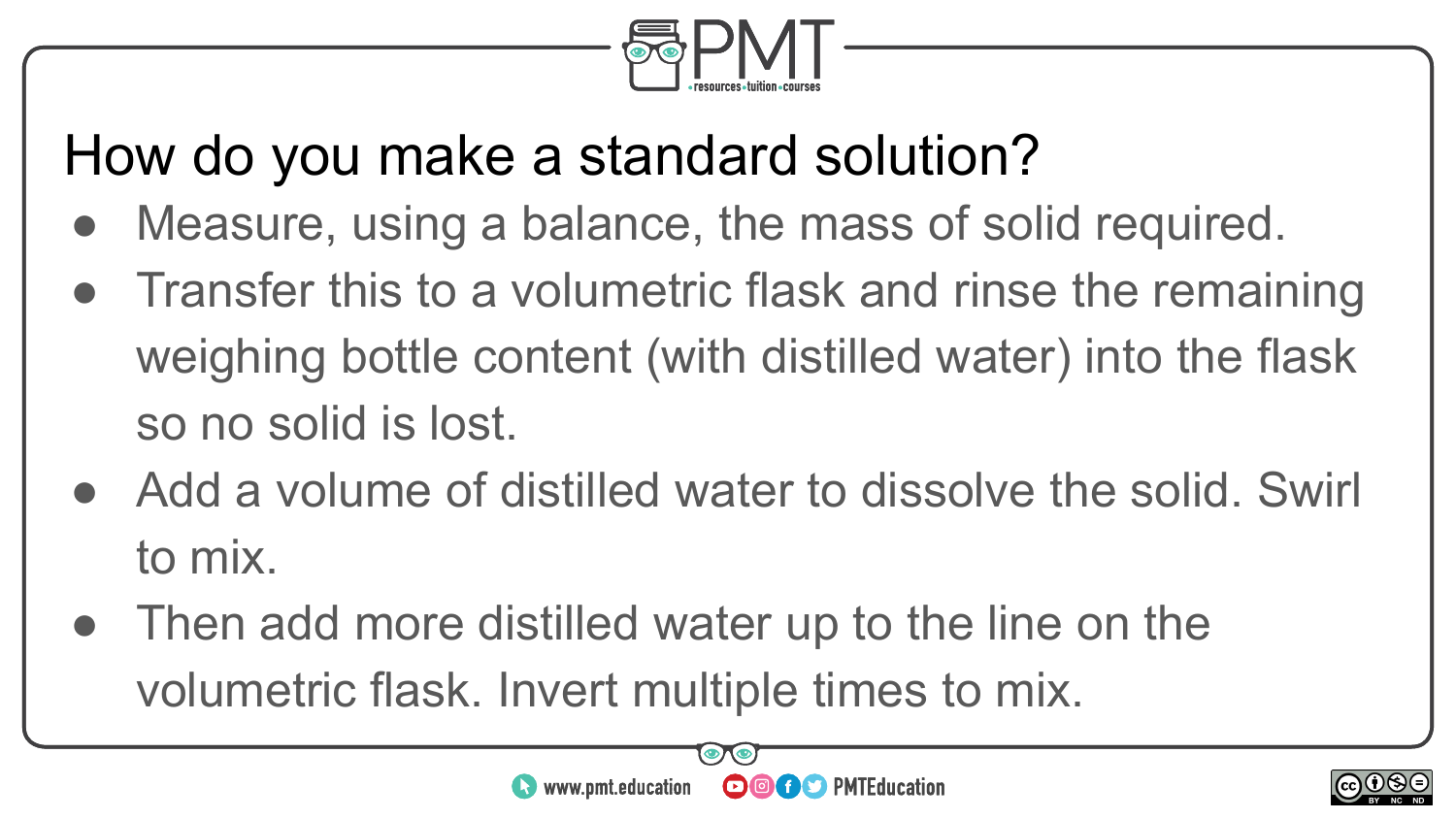

### What is the weighing by difference technique?



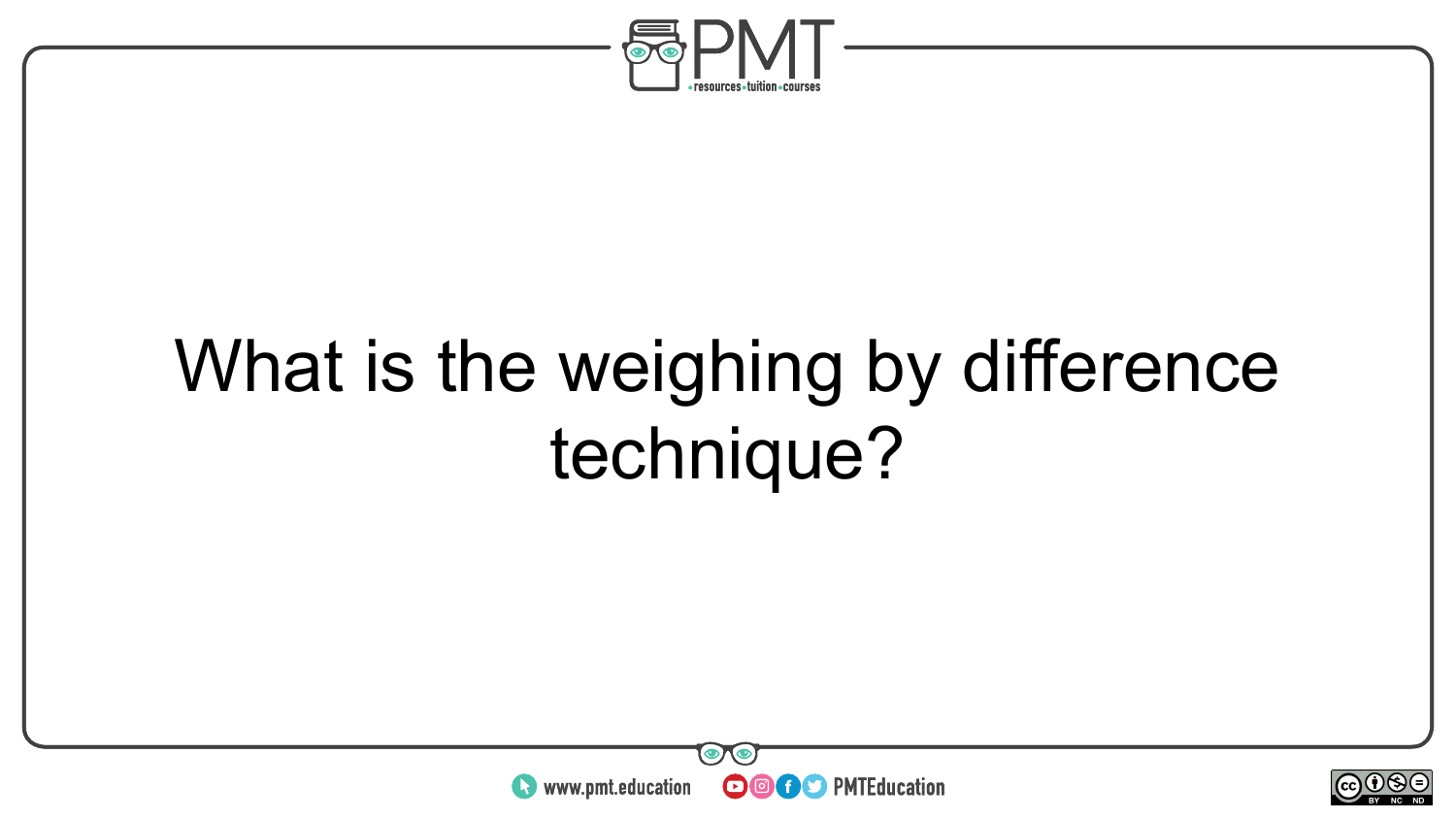

What is the weighing by difference technique?

- It is a method to weigh materials accurately.
- Mass of substance  $=$  Mass of weighing dish and substance - Mass of dish after substance has been transferred.

 $\bullet$ 

**OGO** PMTEducation

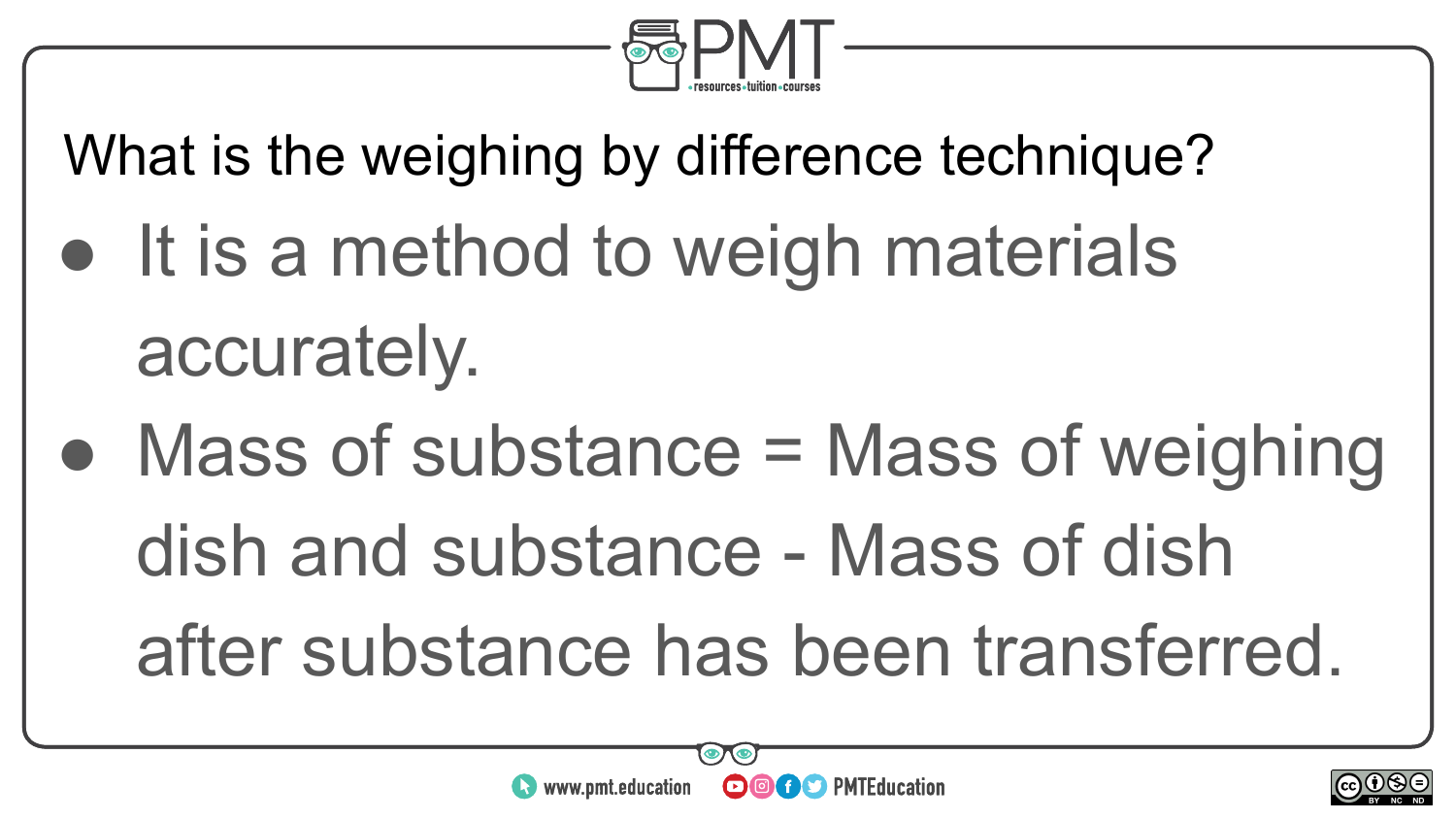

### What equipment is used to carry out a titration?



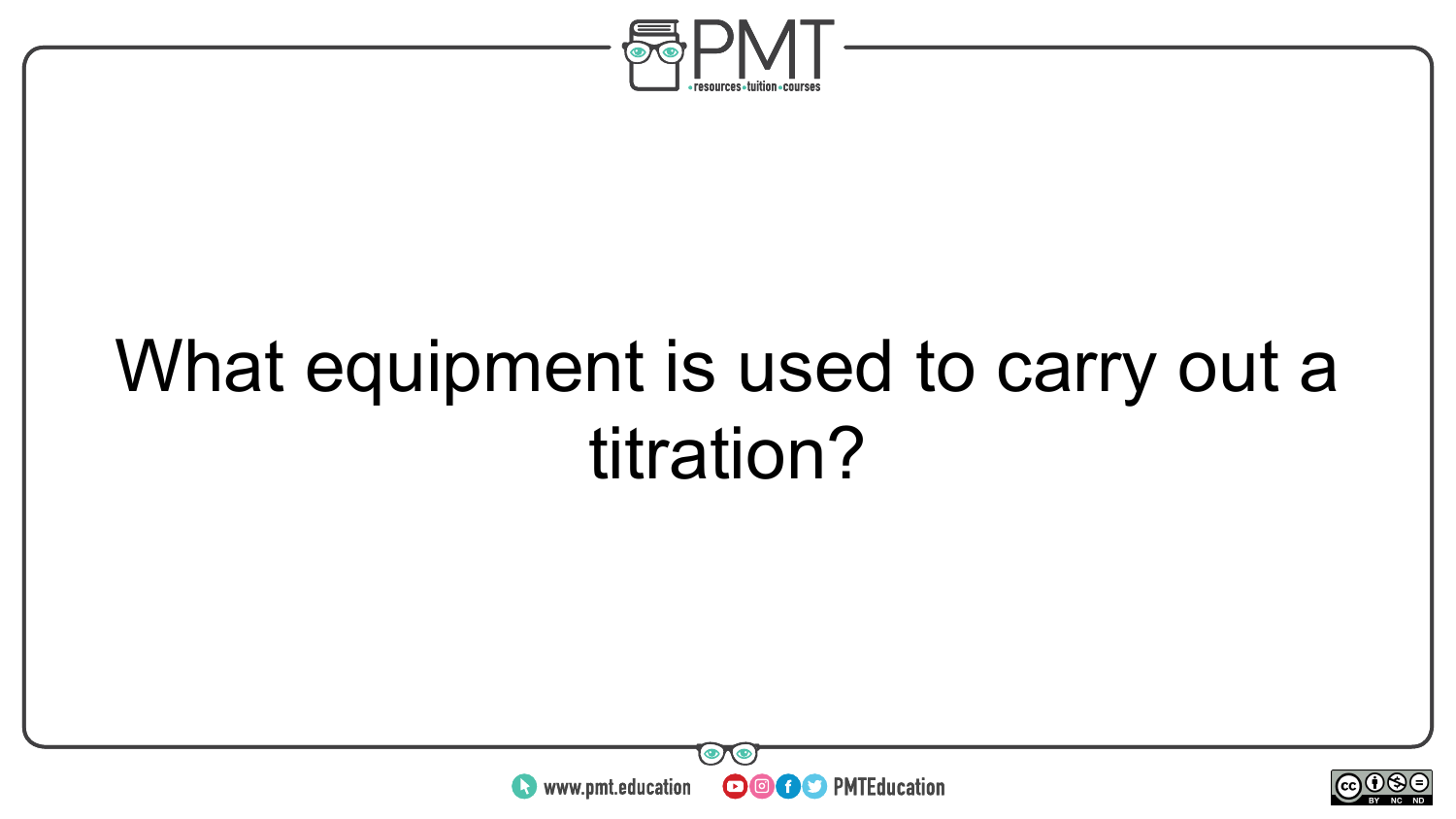

### What equipment is used to carry out a titration?

- A pipette and pipette filler are used to accurately measure out the volume of a reactant before transferring it to a conical flask.
- A burette is used to add small volumes of one reactant to the other reactant (until the reaction has reached completion).



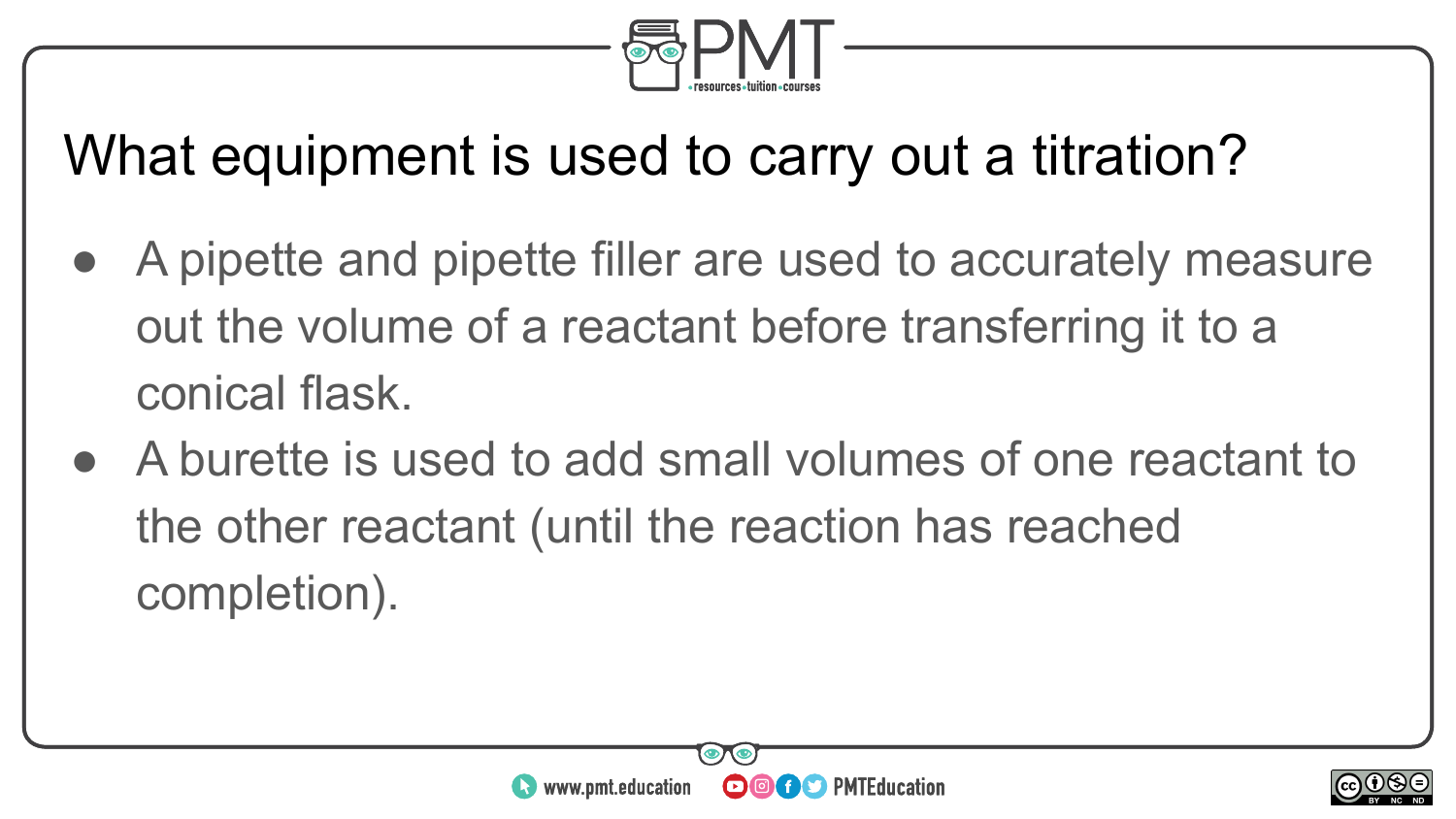

### How do you carry out a titration?



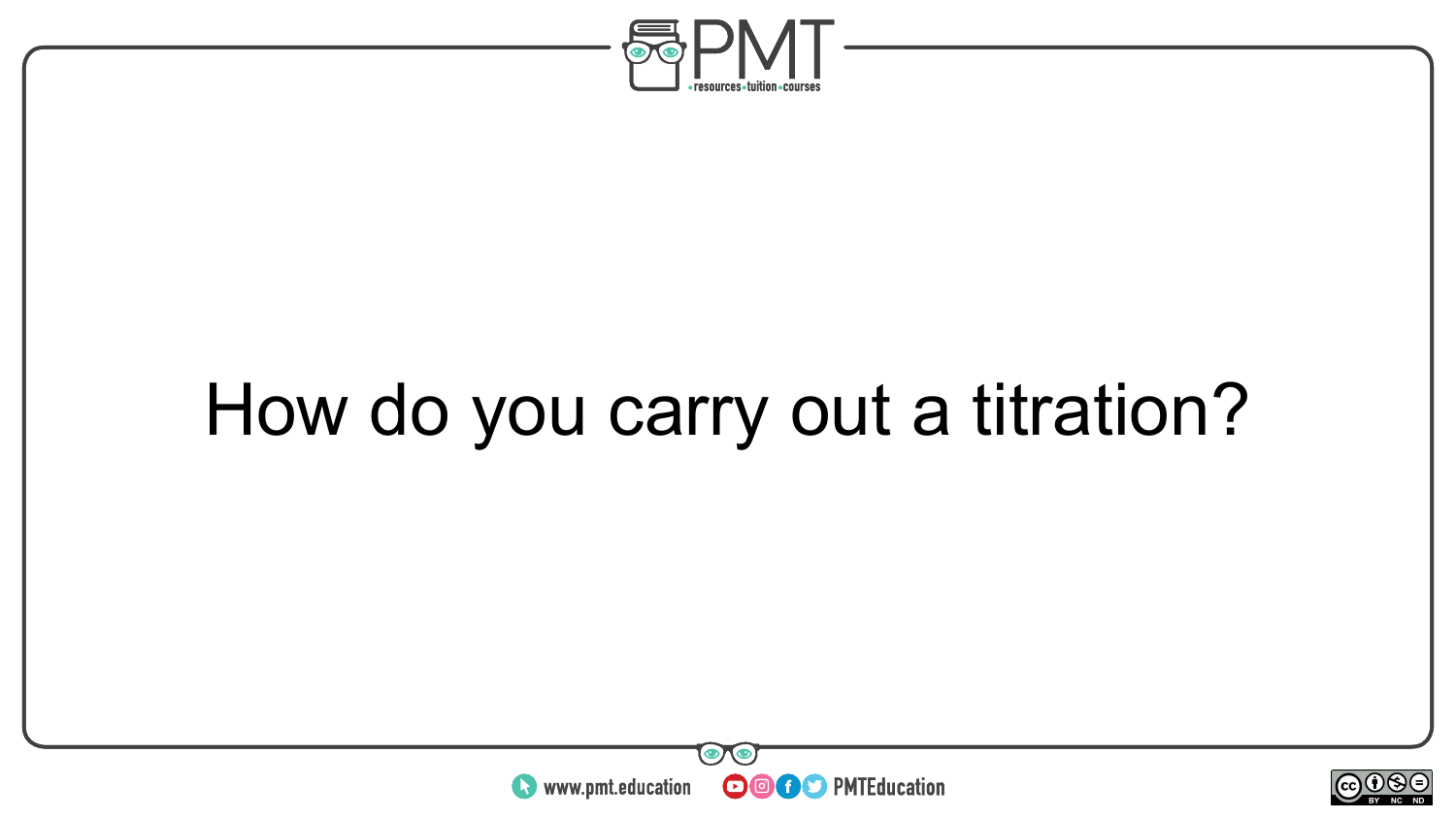

### How do you carry out a titration?

- Once the pipette has been used to place one reactant into the conical flask, fill the burette with the other reactant. Record initial volume.
- Add a few drops of indicator to the conical flask.
- Open the burette tap and allow the reactant to flow into the conical flask, swirling it to mix the contents.
- Close the burette tap once the expected colour change occurs. Use a white tile so the colour change is easy to identify.
- Record final burette volume.
- Repeat until you get concordant results, then calculate a mean titre.



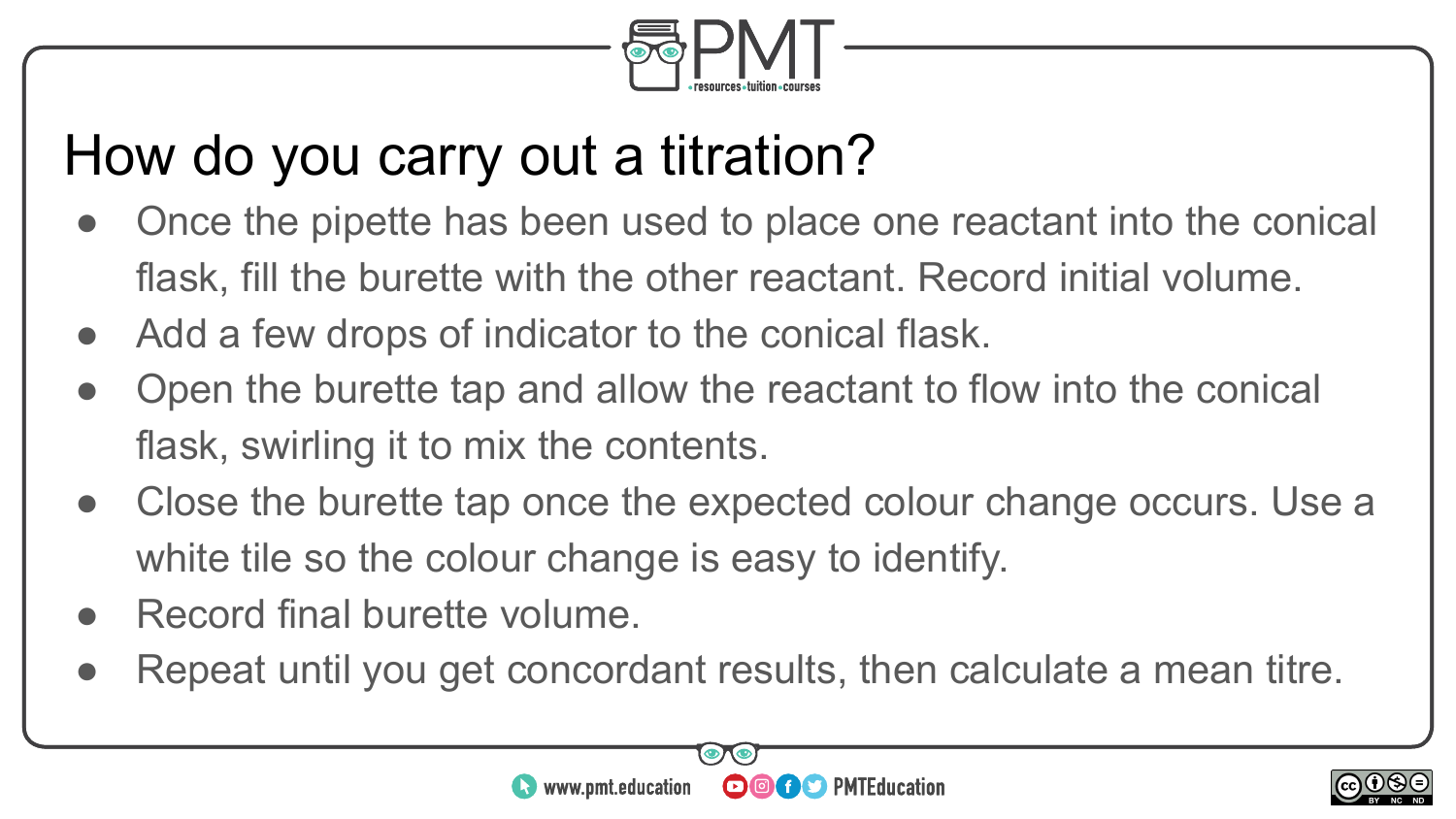

## Why are acid-base indicators used?



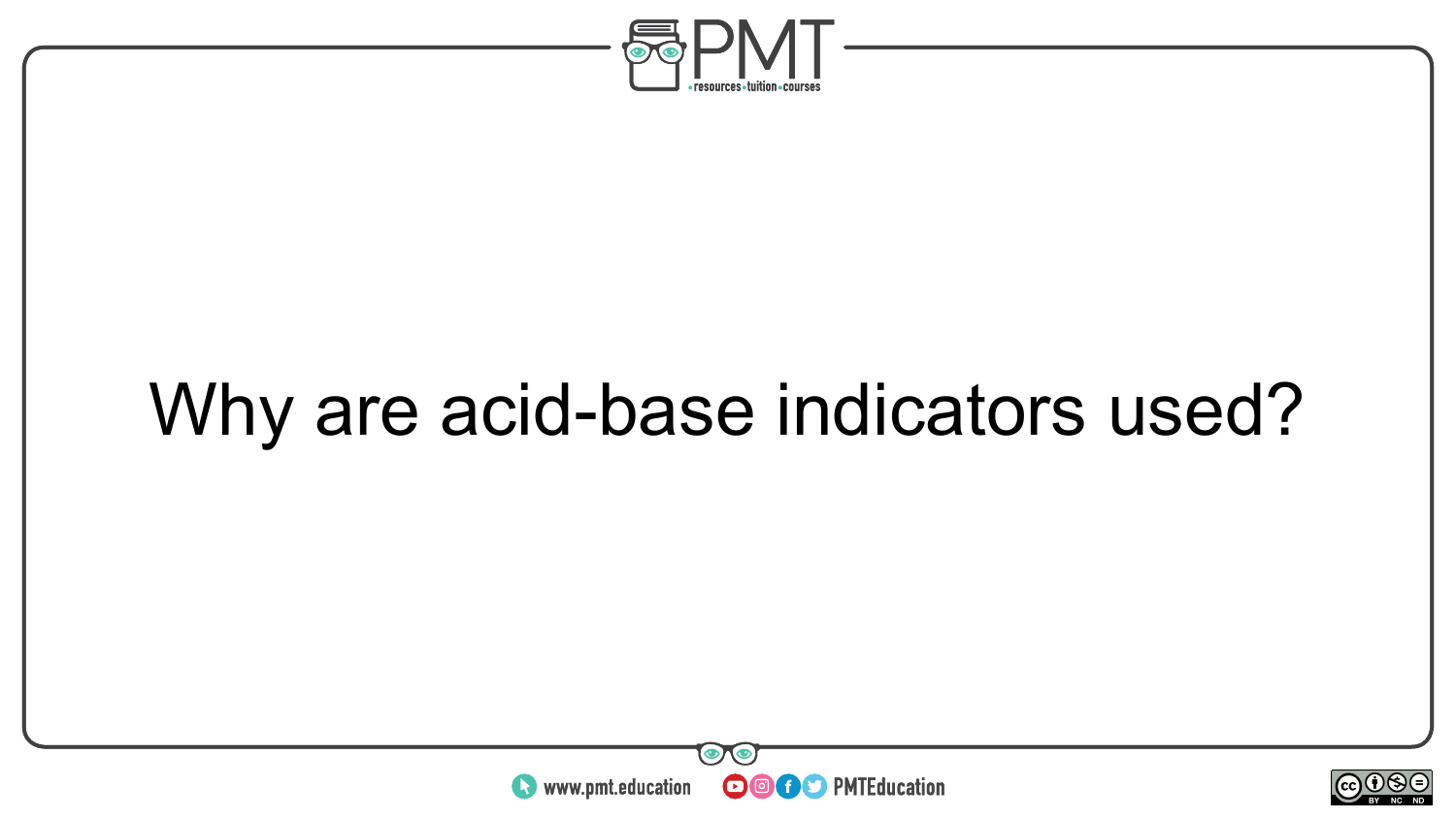

#### Why are acid-base indicators used?

# To detect when a reaction reaches completion, usually by the presence of a colour change.



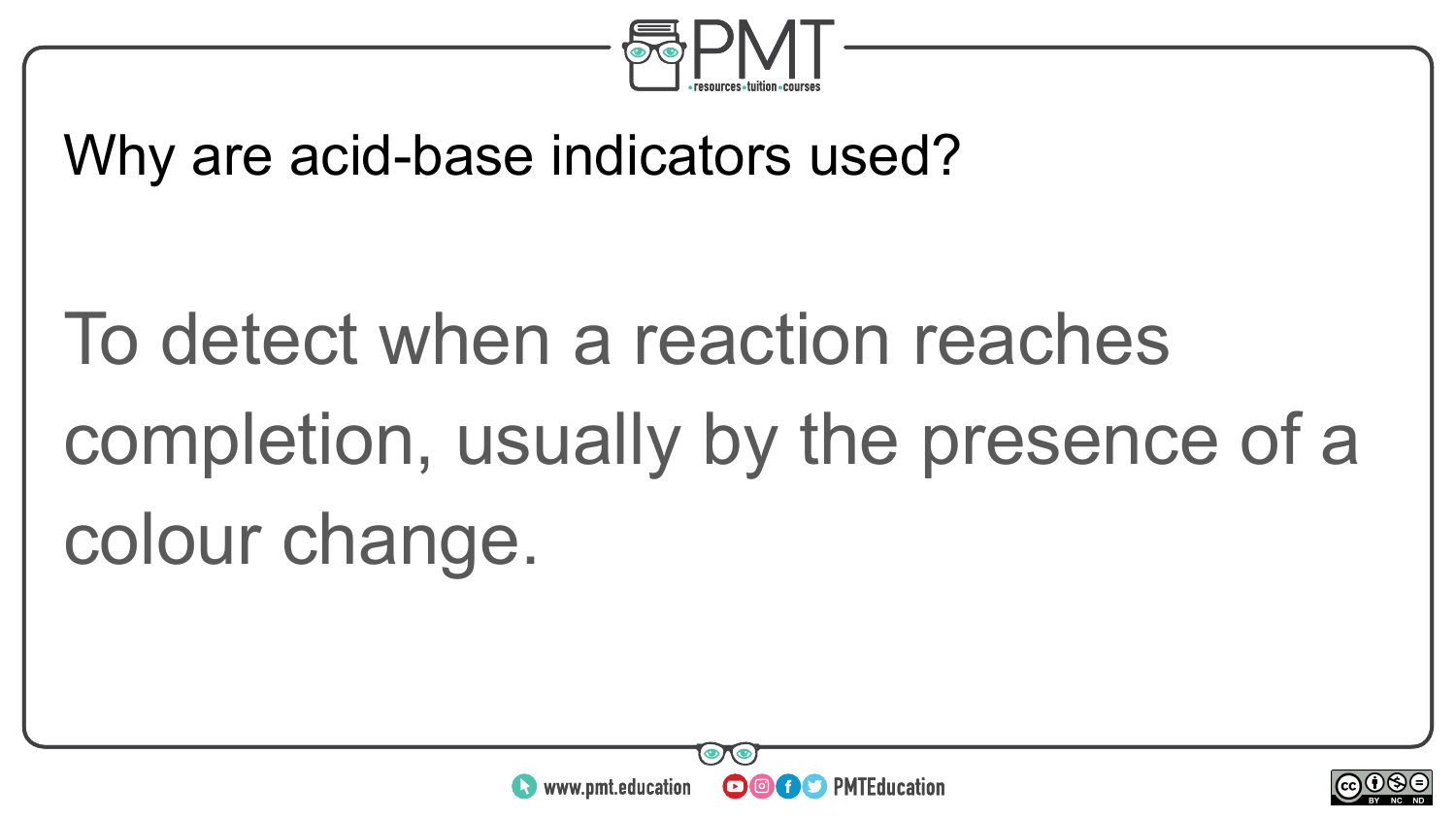

### What are concordant results?



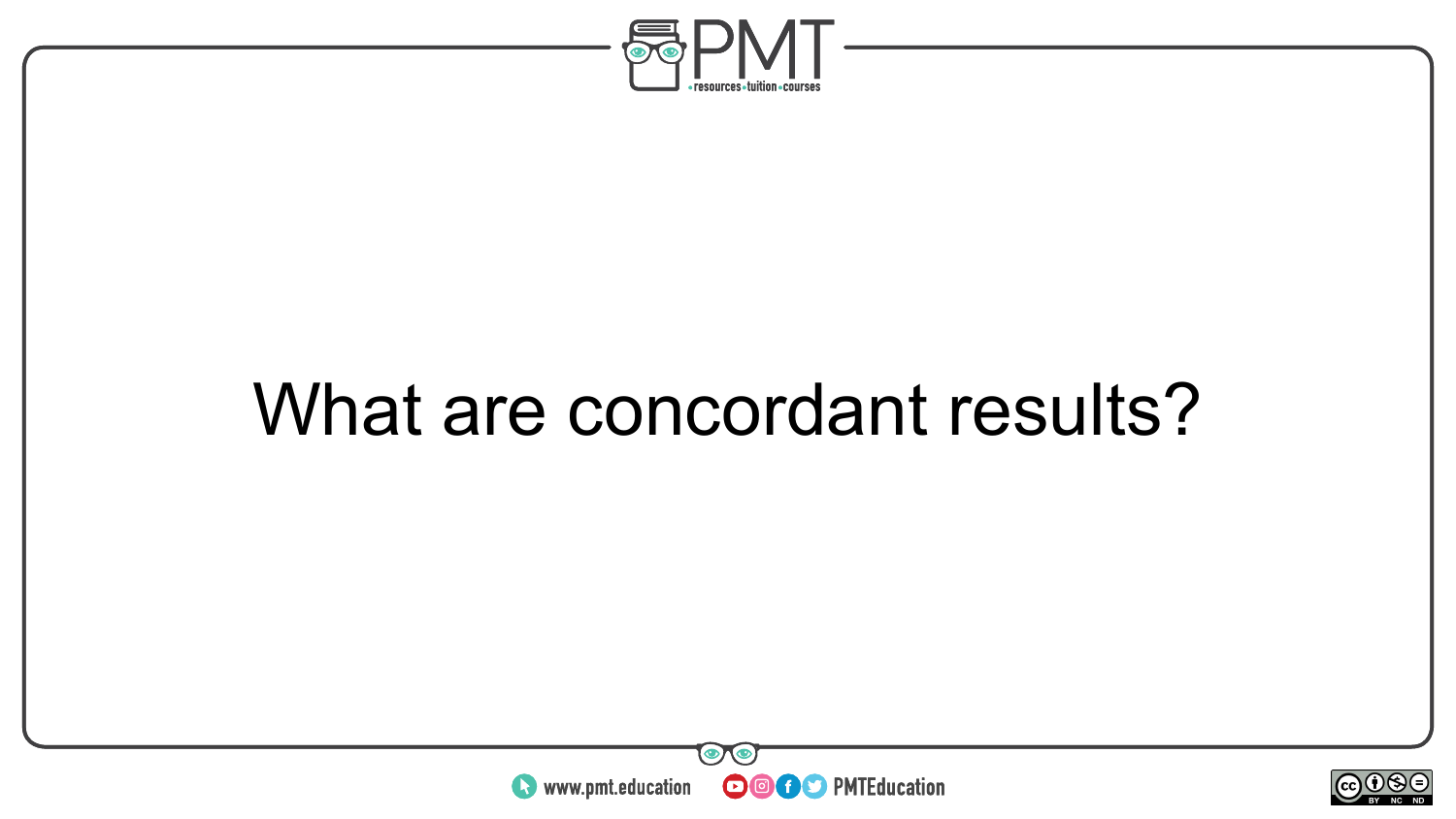

#### What are concordant results?

# Titres that are within  $0.1 \text{ cm}^3$  of each other.



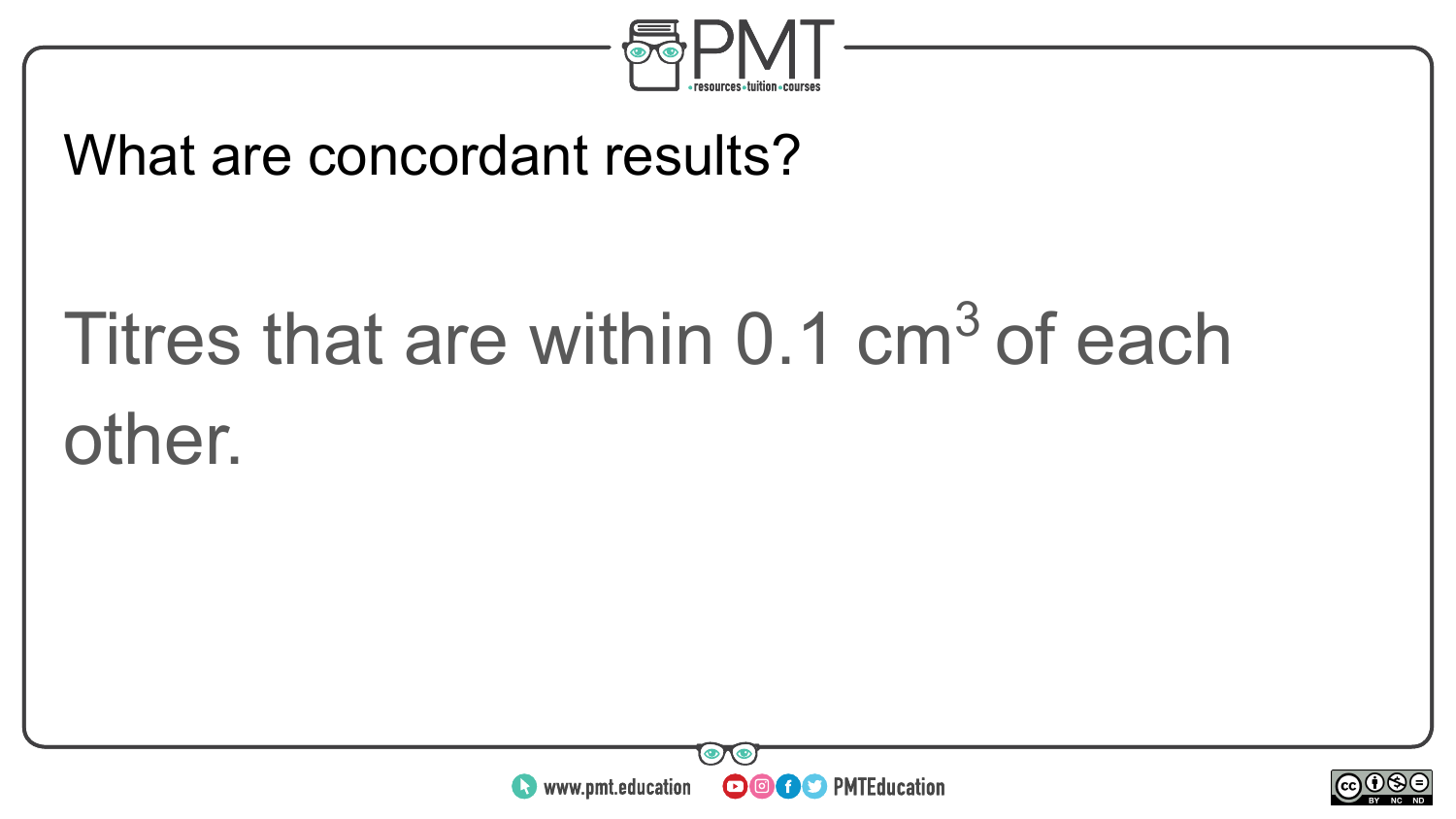

### What are some common potential hazards and risks in the laboratory?